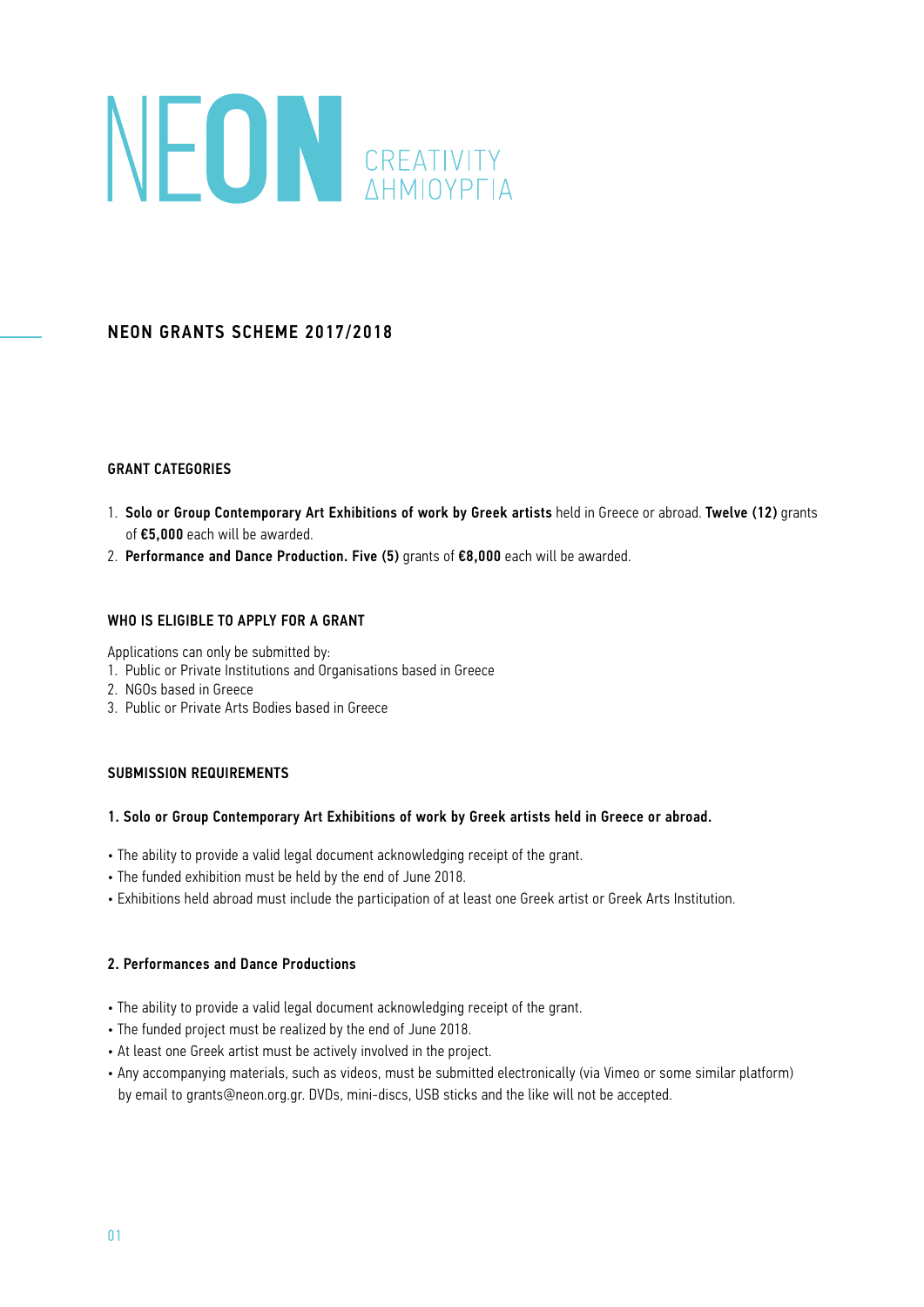#### GENERAL TERMS

- The application must be completed in English.
- Any material submitted to NEON cannot be returned.
- NEON reserves the right to request evidence showing that the grant was used for the purposes it was awarded.
- Once completed, funded projects must send NEON a copy of the following: all printed/electronic material from catalogues and programs, along with relevant Press material.
- NEON's support of the project must be explicitly mentioned in all communication relating to it. Successful applicants will be provided with more information on this.
- Any failure to mention NEON's support of a project may lead to the rejection of future proposals or a request for the grant money to be returned.
- NEON has to be informed beforehand in case of alterations or cancellation of the programming of the awarded project till the end of June 2018.
- In case of non-completion of the of the disbursement procedure on the part of the organization accepting the grant by the end of 2017, the sponsorship cannot be transferred to 2018.

#### APPLICATION PROCESS

- 1. The closing date for applications is 17 March 2017.
- 2. Applications must be submitted electronically by e-mail to grants@neon.org.gr.

The results will be announced to all applicants by e-mail on 28 April, 2017. For more information, please contact NEON at grants@neon.org.gr.